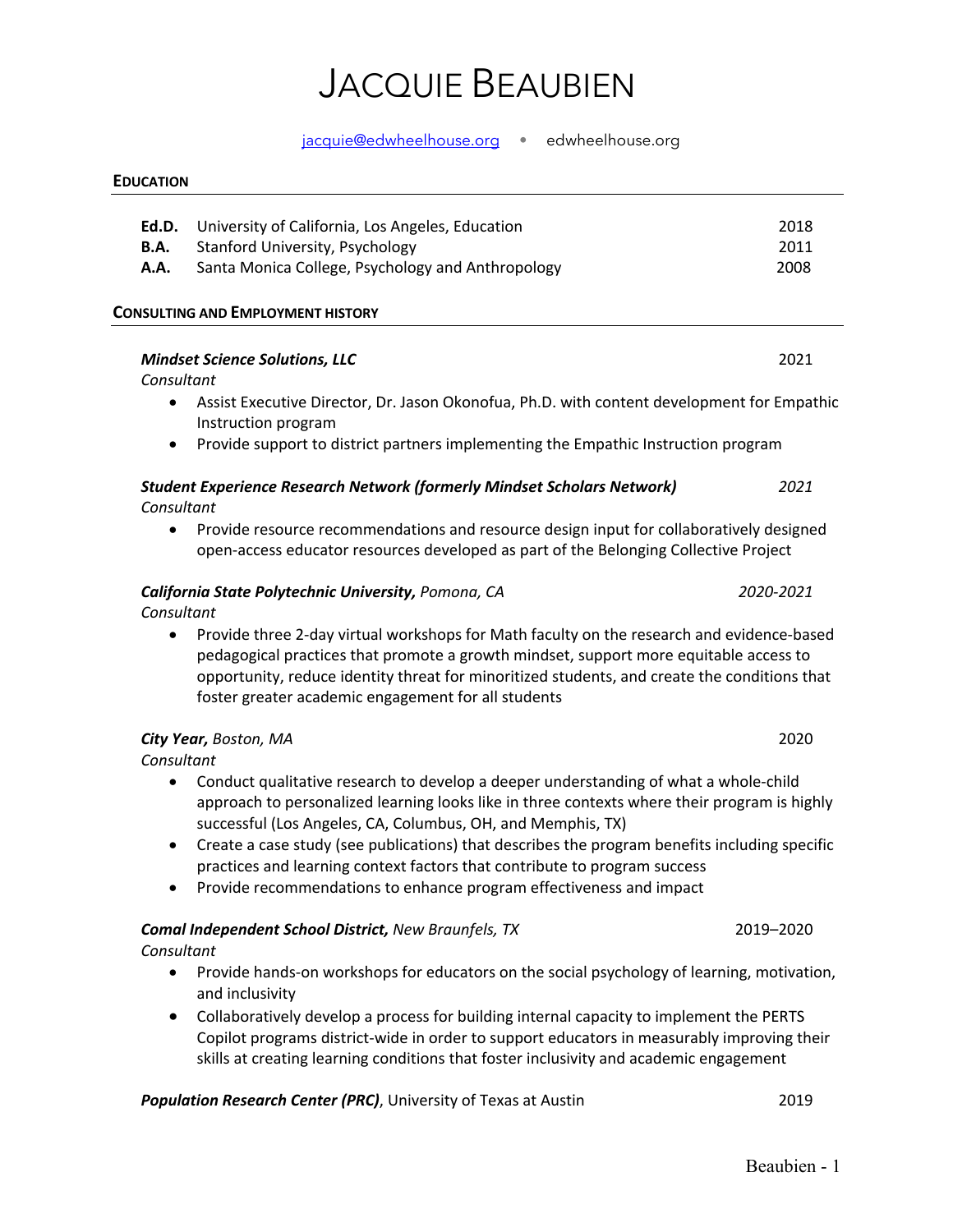#### jacquie@edwheelhouse.org • edwheelhouse.org

#### *Consultant*

• Design, in collaboration with David Yeager, Ph.D. and PRC staff, and deliver customized, onsite research presentations and hands-on workshops for 11 mostly rural schools across the United States. All schools are members of the National Study of Learning Mindsets network

#### **PERTS Research Center**, Stanford University, Stanford, CA 2018–2021

*Consultant*

- Present on behalf of PERTS at education conferences
- Provide user testing and program development feedback on a new web-based teacher continuous improvement survey tool––The Engagement Project (EP)
- Co-develop recruitment materials and support processes for The Copilot-Elevate 2019-2020 pilot
- Conducted need finding interviews with college administrator and faculty to learn about their perceptions of The EP and what modifications would be needed for it to be useful in a college setting

### *iQSonic,* Santa Monica, CA 2019–2020

*Consultant*

- Product development support to infuse more positive mindset messaging into Sing & Speak 4 Kids, an educational music-based game that supports language learning for children with speech and language developmental delays
- Grant application and research reference review

### *Mindset Scholars Network (MSN***),** Washington, DC 2018–2019

*Consultant*

- Design, in collaboration with the Executive Director, Lisa Quay, and conduct a qualitative research study to develop a deeper understanding of how teacher preparation and induction programs are integrating research insights on the social psychological aspects of equity, learning, and motivation into their programing.
- Co-authored the report summarizing findings from 17 interviews.
- Presented findings at the MSN fall 2018 convening and incorporated feedback from researchers and practitioners into the final report recommendations.

### *Education First***,** Washington, DC 2018–2019

*Consultant*

- Co-develop grant proposal and seek funding to continue developing and testing an online and/or blended learning teacher training program that could support district internal capacity building for PERTS Engagement Project implementation
- Assisted in developing a teacher training program on fostering a college-going identity among students at a large charter school network serving primarily first-generation, Latinx students

**PERTS Research Center**, Stanford University, Stanford, CA 2010-2017 **Senior Program Manager/Project Manager**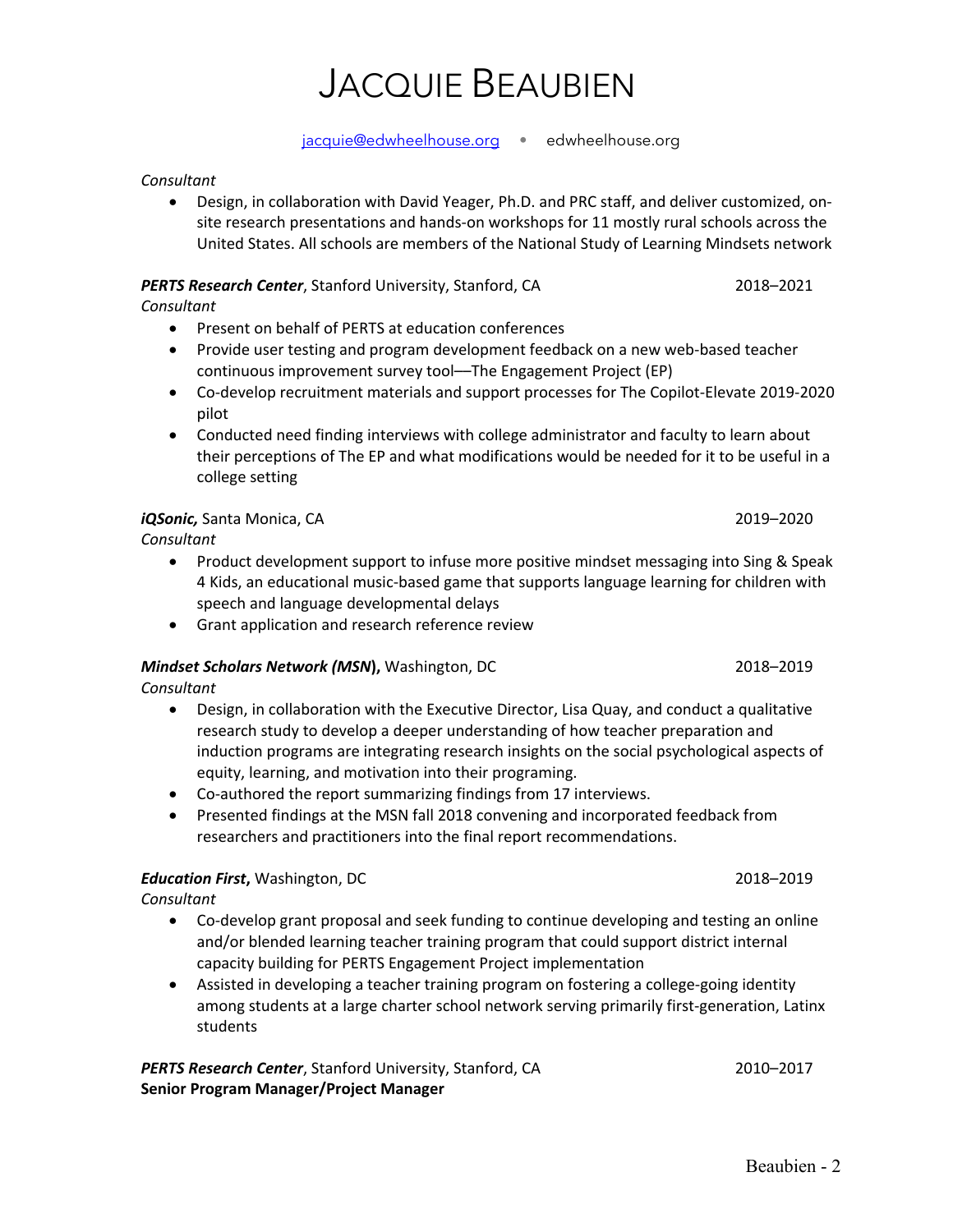jacquie@edwheelhouse.org • edwheelhouse.org

- Created teacher professional learning content for the PERTS Mindset Kit including a 5 session professional learning curriculum and extensive learning activity protocols for both teacher and student learning experience facilitation
- Secured and implemented a 3-year researcher-practitioner federal grant, in collaboration with GEARUP 4LA, in order to work closely with three teacher teams to evaluate the effectiveness of the Mindset Kit at supporting teachers to integrating learning mindset principles into their teaching practice. This collaboration made a significant contribution to the development and early pilot testing of the PERTS Engagement Project
- Provided keynote presentations and workshops nationwide to raise awareness about PERTS programs, intervention science, and pedagogical practices that can support motivation, inclusivity, and equity
- Managed approximately 8 large studies with 11,000+ participants in over 60 middle school, high school, and community colleges in order to test online programs designed to improve student achievement and motivation by changing key psychological beliefs
- Conducted qualitative need finding and user experience research to facilitate program development and improvement
- Provided input on PERTS study design, strategic planning, grant applications, and academic journals articles
- Initiated and coordinated the first PERTS study in a college setting which was the largest study of its kind at that time and led to a significant increase in interest and funding support for developing online interventions

### **Otis College of Art and Design**, Los Angeles, CA 2013-2014 **Consultant**

- Addressed differing needs and varying degrees of receptivity among multiple stakeholders including the vice provost, department chairs, faculty, administrative staff, and research staff
- Provided curriculum design consulting with the goal of raising students' self-efficacy, attribution of academic control, and motivation
- Provided presentations for faculty on learning mindset research
- Co-designed a student survey for pre- and post-learning measurement

### *Stirworks, Inc***.***,* Pasadena, CA2012–2014

**Consultant**

- Provided consulting for a successful start-up that created a smart standing desk––Stir Kinetic Desk––now used by large organizations nation-wide to improve employee wellness
- Delivered learning sessions on the social psychology of motivation, persuasion, and core psychological needs to assist engineers and product developers in creating psychologically wise product features such as the desk's whisper breath technology
- Consulted for the head of marketing on incorporating social-psychology principals

### *Hollywood YMCA Counseling Center***,** Hollywood, CA

### **Director/Office Manager** 2002–2006

• Promoted from office manager to director within two years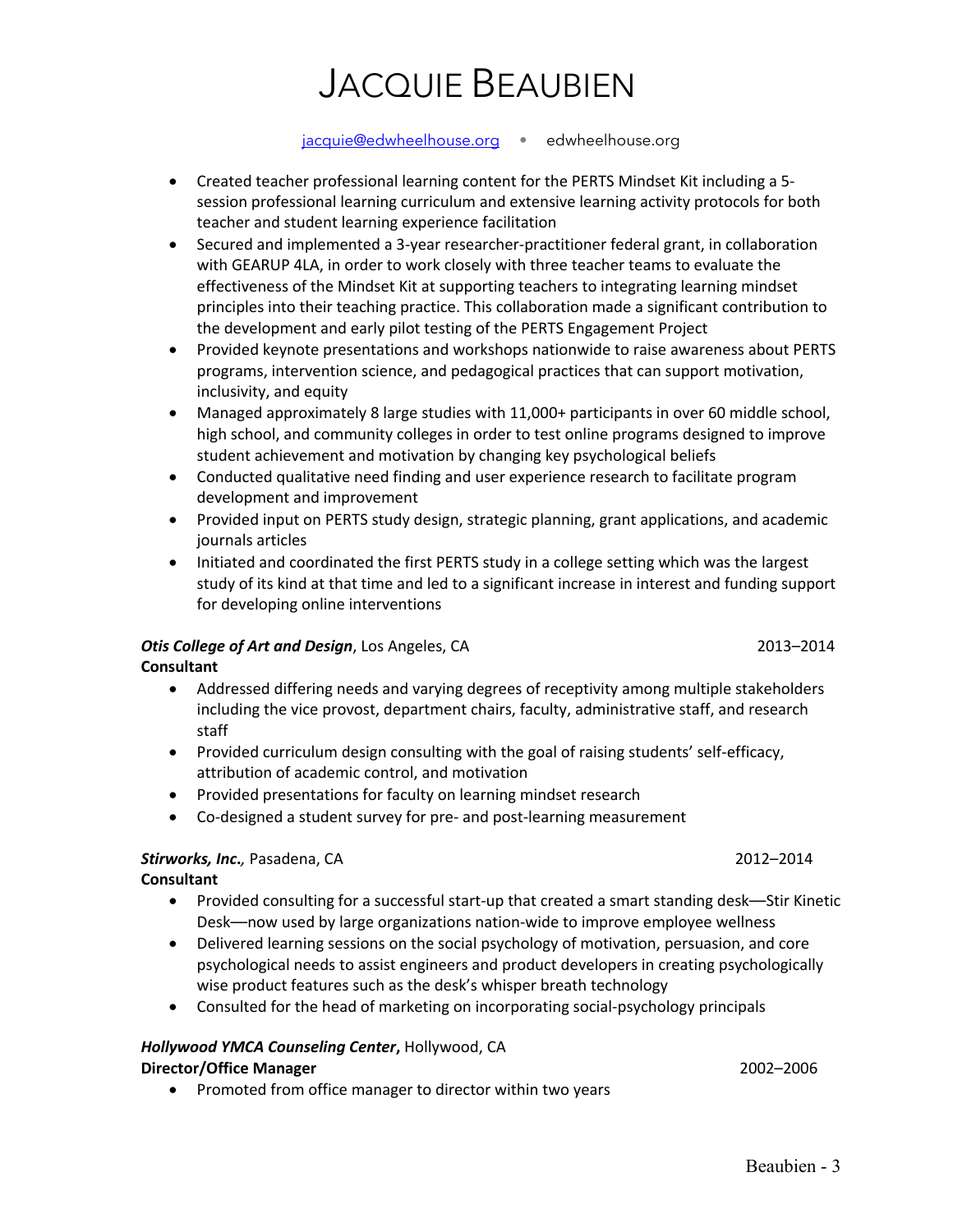jacquie@edwheelhouse.org • edwheelhouse.org

- Significantly increased client case supervision and ethical standards compliance without increasing existing budget
- Created operations training standards and training manual
- Managed a staff of two clinical supervisors and 12–22 marriage and family therapist interns
- Coordinated client services with social work case managers and participated in a consortium of eight social service organizations in order to improve coordination of services within the Hollywood region
- Managed two City of Los Angeles gang prevention grants and one County Probation Department grant and a total annual budget of approximately \$750,000

### **PUBLICATIONS**

Beaubien, J. (February 2021) *How a Personalized Approach to Learning Helped One Organization Quickly Adapt in a Global Pandemic: A City Year Case Study*. Boston, MA: City Year

- Beaubien, J., & Quay, L. (2019). *Training new teachers to understand motivation in the classroom: How teacher preparation programs are educating teachers on the pedagogical implications of the social psychology of motivation*. Washington, DC: Mindset Scholars Network.
- Gripshover, S. J., Paunesku, D., Romero, C. L., Beaubien, J. M., Yeager, D. S., Dweck, C. S., & Walton, G. M. *Two scalable psychological interventions advance progress through community college*. Manuscript in preparation.
- Beaubien, J. (2018). *Building a Compendium of Teaching Strategy Resources that Foster Growth Mindset and Belonging*. UCLA, ProQuest ID: Beaubien\_ucla\_0031D\_17141. Retrieved from https://escholarship.org/uc/item/8h50r4zx
- Beaubien, J., Stahl, L., Herter, R., & Paunesku, D. (2016). *Promoting learning mindsets in schools: Lessons from educators' engagement with the PERTS Mindset Kit*. Palo Alto, CA: PERTS, Stanford University.
- Beaubien, J., Stahl, L., Herter, R., & Paunesku, D. (2017). *Promoting learning mindsets in schools: Further lessons from educators' engagement with the PERTS Mindset Kit*. Palo Alto, CA: PERTS, Stanford University.

#### **SPEAKING ENGAGEMENTS AND WORKSHOPS**

- 2021 Martha Holden Jennings Foundation's 47th Ohio Superintendents' Educator Retreat. *Evidenced Based Strategies for Equity and Excellence.* [Workshop co-facilitated with Dave Paunesku Ph.D.]. Cleveland, OH
- 2020 California State Polytechnic University, Pomona. *Fostering Learning Mindsets: Strategies for*
- 2021 *promoting academic engagement* [three 2-day workshops] Virtual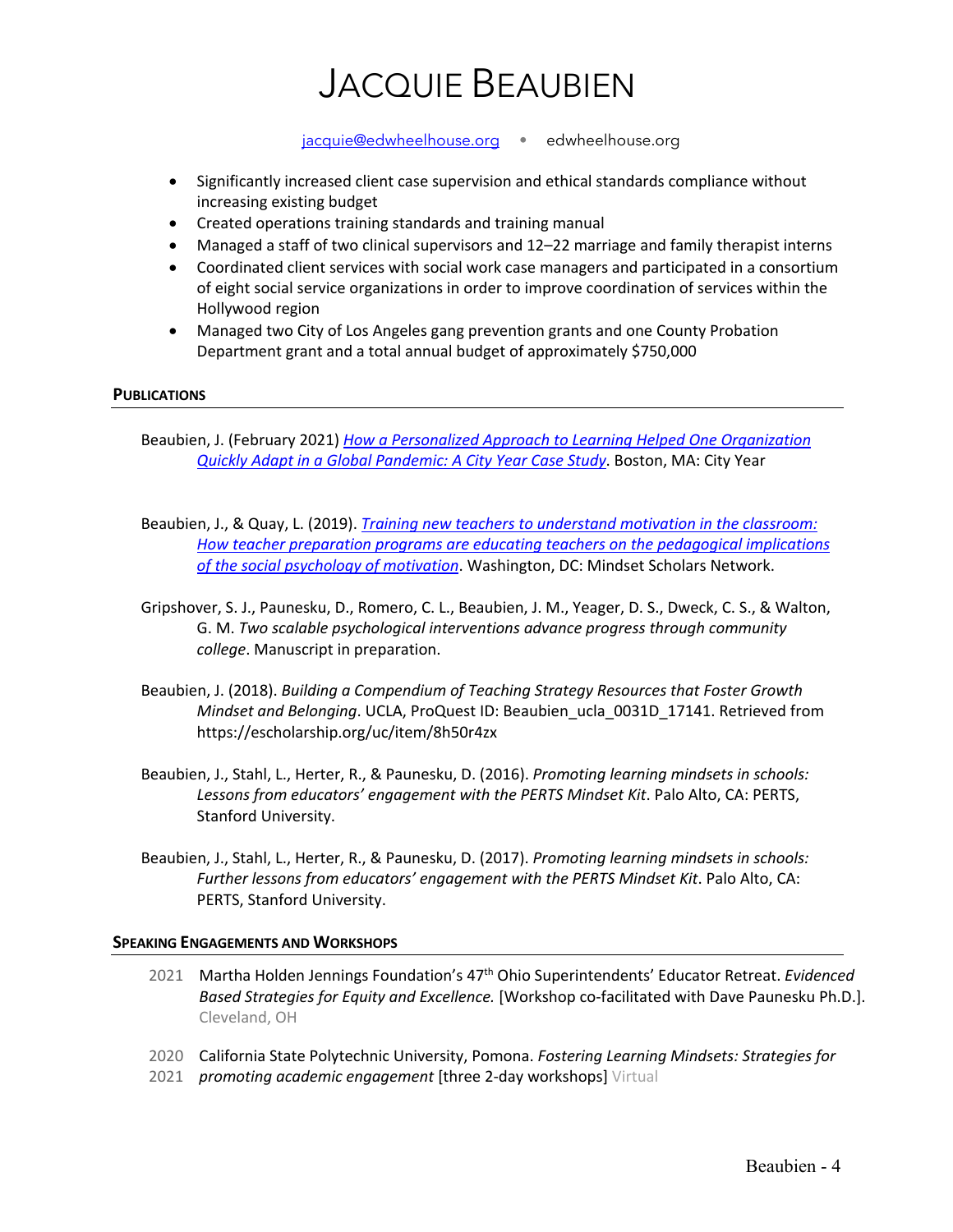jacquie@edwheelhouse.org • edwheelhouse.org

- 2020 National Council for Community and Education / GEAR UP 2020 Capacity-Building Workshop. *Fostering Learning Mindsets: Strategies for promoting academic engagement* [workshop] Orlando, FL
- 2020 Comal, Independent School District. [multiple half- and full-day workshops and design sessions].
- 2019 New Braunfels, TX
- 2019 Association of Latino Administrators and Superintendents (ALAS) Annual Conference. *Promoting Learning Mindsets: Evidence-based tools for improving engagement and equity* [presentation] Orlando, FL
- 2019 University of Texas at Austin Population Research Center–National Study of Learning Mindsets High School Network. *Creating and Sustaining Learning Mindsets* [11 customized on-site workshops], 15 U.S. locations
- 2018 Teaching Fellows Institute. *Learning Mindsets: Helping Students Succeed by Promoting Adaptive Beliefs* [multiple day-long workshops] Charlotte, NC
- 2018 Monroe Community College Essential Discussions Conference. *Resources for Promoting Learning Mindsets* [keynote] Rochester, NY
- 2018 San Jacinto College Faculty Development Conference. *Resources for Promoting Learning Mindsets* [keynote and workshop] Pasadena, TX
- 2018 Broward College Professional Development Day. *Resources for Promoting Learning Mindsets* [workshops] Davie, FL
- 2018 Trinity Washington University. *Resources for Promoting Learning Mindsets* [1-day workshop] Washington, DC
- 2018 University of California, Los Angeles Department of Physics & Astronomy. *Addressing Psychological Barriers to Academic Success at Scale* [presentation], Los Angeles, CA
- 2018 National Institute for Learning Development. *Fostering Students' Sense of Belonging to Improve Achievement* [webinar]
- 2017 American Association of Community Colleges Pathways Institute #4. *Strengthening Learning Through Enhanced Growth Mindset* [keynote with Ron Sloan, Ivy Tech Community College of Indiana] Tempe, AZ
- 2017 University of California, Los Angeles Department of Psychology. *Addressing Psychological Barriers to Academic Success at Scale* [presentation], Los Angeles, CA
- 2017 Jackson Community College Faculty Development Day. *Resources for Promoting Learning Mindsets* [keynote and workshop] Jackson, MI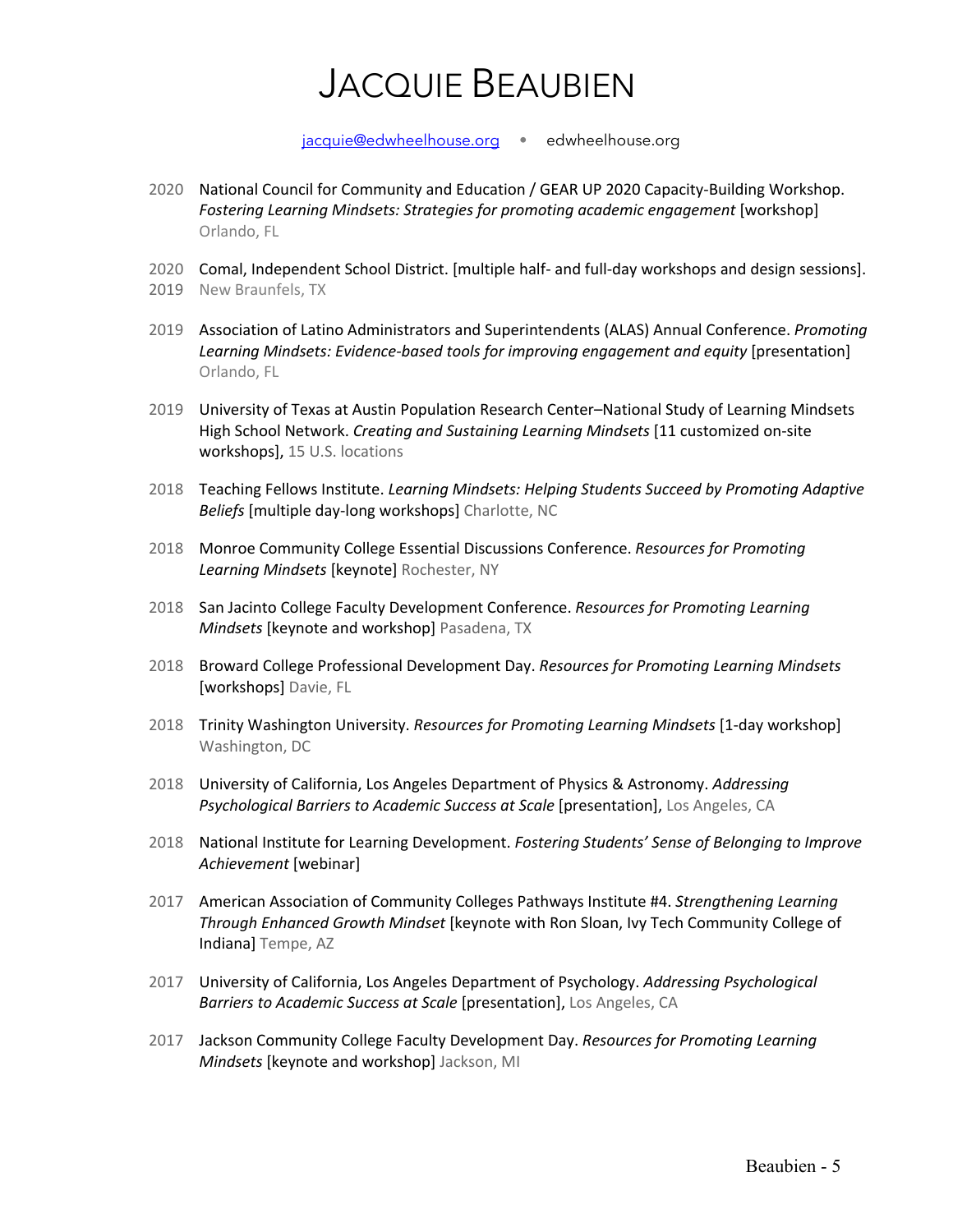jacquie@edwheelhouse.org • edwheelhouse.org

- 2017 Character Lab Educator Summit. *Resources for Promoting Learning Mindsets* [workshop cofacilitator with Dave Paunesku Ph.D.] Philadelphia, PA
- 2017 San Jacinto College Administrator's Summit. *Resources for Promoting Learning Mindsets* [workshop] Pasadena, TX
- 2016 Metro Nashville Public Schools/GEAR UP How Students Learn & Persist Conference. *How Students Learn & Persist: A Workshop Day on Growth Mindsets and College Access, Success, and Retention* [workshop] Nashville, TN
- 2016 National College Access Network. *Promoting Growth Mindsets and Belonging in Community College* [workshop] Austin, TX
- 2016 Community Colleges of Spokane. *Growth Mindset Promoting Practices: How Do Educational Practices Influence Learning Mindsets?* [keynote] Spokane, WA
- 2016 New Teacher Center National Symposium on Teacher Induction. *Raising Student Achievement Using Growth Mindset Research and Practices* [workshop co-facilitator with Emily Davis Ph.D. and Julie Norton LMFT] Bellevue, WA
- 2016 Digital Harbor High School, Baltimore City Public Schools. *The Power of Belonging* [workshop] Baltimore, MD
- 2016 EdSource Symposium Making it Work: Implementing California's New Vision for School Success, [panelist] Oakland, CA
- 2016 11th Annual Schools to Watch® Conference. *Growth Mindset Promoting Practices: How Do Educational Practices Influence Learning Mindsets?* [workshop] Arlington, VA
- 2016 How Kids Learn Speakers Forum. *Promoting Growth Mindsets in Youth Programs* [workshop] Los Angeles, CA
- 2015 Los Angeles Unified School District Secondary Principal's Institute. *Engaging Students in Planning for College* [presenter] Los Angeles, CA
- 2015 Los Angeles Unified School District GEAR UP4LA College Access Day. *Supporting College*  Persistence by Promoting Adaptive Beliefs: Research on Growth Mindset [presenter] Los Angeles, CA
- 2015 Teacher Fellows Institute. *Raising Student Achievement by Promoting Learning Mindsets* [multiple day-long workshops co-facilitator with Carissa Romero Ph.D.] Charlotte, NC
- 2015 Texas Association of School Administrators Mid-Winter Conference. *Raising Student Achievement by Promoting Adaptive Beliefs: Research on Growth Mindset* [presenter] Austin, TX
- 2015 Los Angeles Unified School District. *Raising Student Achievement by Promoting Adaptive Beliefs* [presenter] Los Angeles, CA